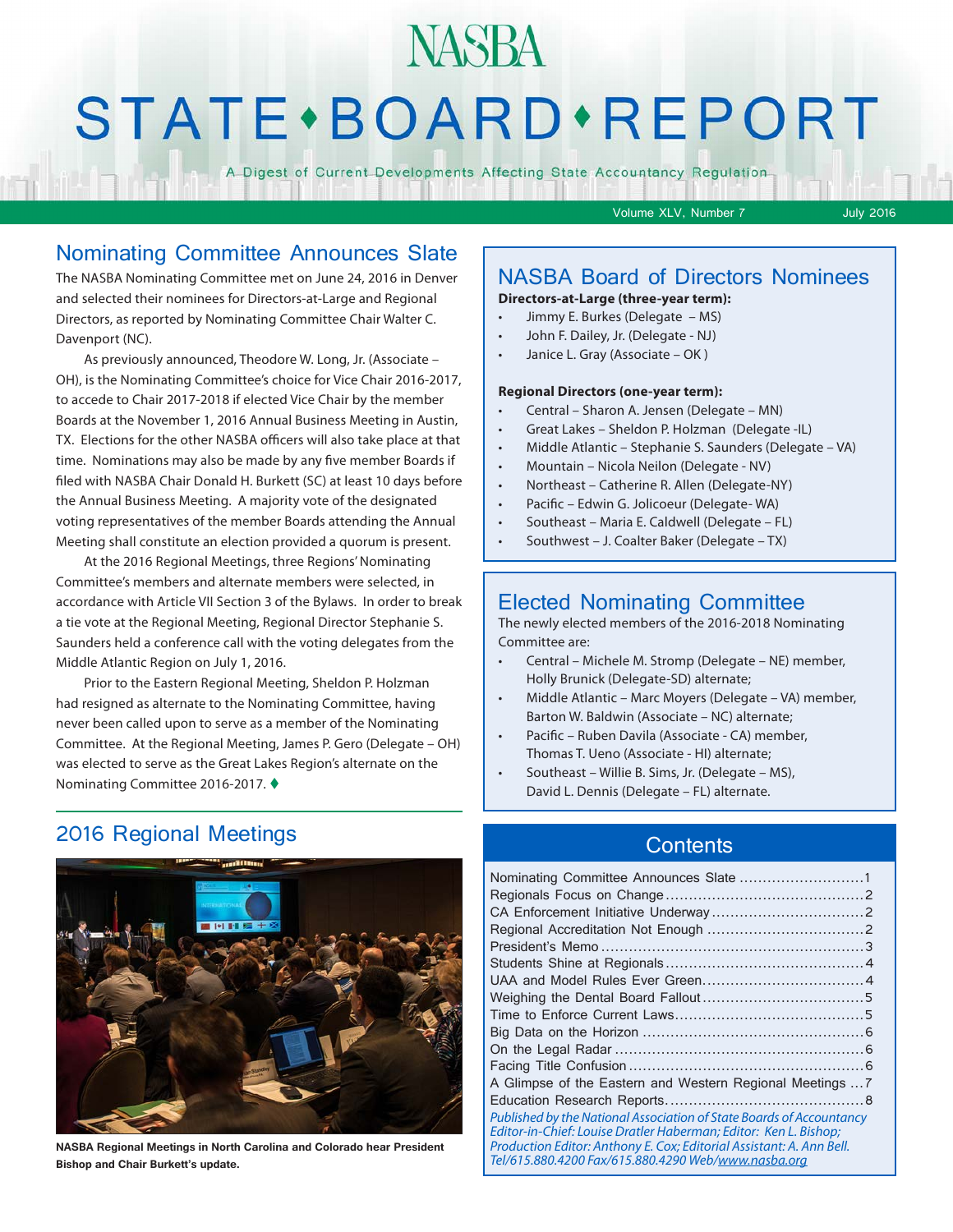#### Regionals Focus on Change

North Carolina State Board of CPA Examiners President Michael H. Womble welcomed 188 participants to NASBA's Eastern Regional Meeting in Asheville, June 7-9, with the words: "My mantra is: 'We must evolve.' That is what these meetings allow us to do." Similarly, Colorado State Board of Accountancy Chair Kristal L. Bernert welcomed 187 participants to NASBA's Western Regional Meeting in Denver, June 22-24, with enthusiasm and tips on area attractions.

Chair Donald H. Burkett (SC) and President and CEO Ken L. Bishop presented an update covering NASBA's many activities in support of the State Boards, with details being provided by other meeting speakers.

 "There are a lot of uniformity issues," President Bishop observed. "There is always some conflict between uniformity and states' rights." NASBA will support the states' rights, he assured the Boards, but added: "In a world of mobility, it is confusing to have differences." Among the areas he cited were use of title, peer review and Code of Conduct.

Chair Burkett quoted Linda Ferrell, distinguished professor of leadership and ethics at Belmont University and a member of the NASBA Center for the Public Trust Board: "Your principles are nonnegotiable. They are your true North." Mr. Burkett said he shares that quote with the accounting and business students, as well as with the State Board members.  $\blacklozenge$ 

#### CA Enforcement Initiative Underway

NASBA has already provided the California Board of Accountancy with preliminary assessments of some State Accountancy Boards' enforcement practices, Katrina L. Salazar, President of the California Board of Accountancy, reported to the Regional Meetings, with final assessments to be provided in September 2016. She explained that California Senate Bill 1405



**Katrina Salazar**

allows for a CPA from another jurisdiction to practice in California with no notice and no fee if that jurisdiction has enforcement practices that meet or exceed those of the California Board of Accountancy. The California Board requested NASBA's assistance in making those assessments, based on the NASBA Guiding Principles of Enforcement. Ms. Salazar pointed out that NASBA will continue to work with states not determined to be equivalent by September, but by July 2017 the California Board will decide whether they need

#### Regional Accreditation Not Enough

State Accountancy Boards should be requiring CPA candidates to have received their education from institutions that have more than regional accreditation, Dr. Jan Williams told the NASBA Regional Meetings. "Colleges vary in terms of quality control and accreditation can provide a direct indication of quality," he stated. Reporting on the January NASBA/AICPA forum with accreditors and the follow-up research being done by a NASBA/AICPA/AAA task force, Dr. Williams noted that some accreditors had not considered the differences in types of courses that appear on transcripts.

He told the Boards there are five points for them to remember:

- 1. The higher education environment is truly dynamic and will continue to change.
- 2. Quality issues among courses exist and it is difficult to assess the quality of credits on the college transcript.
- 3. Accreditation has the potential to help, but it is not the only solution.
- 4. Regional accreditation is a necessary but not sufficient accreditation. The accreditors at the NASBA/AICPA forum were surprised to hear what the Boards of Accountancy expected accreditation to do.
- 5. Help is on the way in dealing with these quality issues. The task force hopes to have rules that are more reflective of the current education environment, Dr. Williams reported. "I don't think

to initiate rulemaking to remove a jurisdiction from the no notice, no fee mobility provision. CPAs from a removed jurisdiction would still be able to practice in California, but would be required to give prior notice and pay a fee.

NASBA Regulatory Affairs Director Stacey L. Grooms assured the Boards: "This is not a cookie-cutter approach. It is a process of saying what are some of the key elements for effective enforcement. The practices are not going to look the same in every jurisdiction. But does each Board meet the Guiding Principles?" She commented that NASBA was honored that the California Board had adopted the Guiding Principles, which NASBA finalized in May 2015 and can be found on www.nasba.org. The assessment process has been particularly helpful to some Boards, Ms. Grooms noted: "Several Boards have said, "Now that we know that we don't have that [ability], we can go back and ask for what other Boards have.""  $\blacklozenge$ 

we have seen all the changes in education in 2016. We don't know what will come up in the next few years."

 The ways in which education is delivered have changed significantly from the time when most State Board members earned their degrees, Dr. Williams pointed out. Among the practices that complicate the interpretation of current transcripts are: credit for life or work experience, competency-based education, on-line courses and programs, expansion of co-op and internship programs, advanced coursework at community colleges, and credits earned outside the United States.

NASBA and the AICPA are planning to hold a second accreditation forum to continue the discussions held at the initial January 29, 2016 forum. Dr. Williams reported to the NASBA Regional Meetings that a joint NASBA/AICPA/AAA task force hopes to arrive at the following deliverables:

- 1. Propose State Board language related to reliance on academic accreditation.
- 2. Assist State Boards in judging the quality of academic programs.
- 3. Identify areas best suited for limiting credit hours.

Members of the joint task force include: From NASBA - Raymond N. Johnson, Carlos E. Johnson, James Suh and Brentni Henderson; from AICPA – Joanne Fiore, Yvonne Hinson, Sharon Lassar and Steve Matzke; From AAA – Bruce Behn and Tracey Sutherland.  $\blacklozenge$ 

rent hatsimular kasat furrat hatsimular kasat furrat hatsimular kasat furrat hatsimula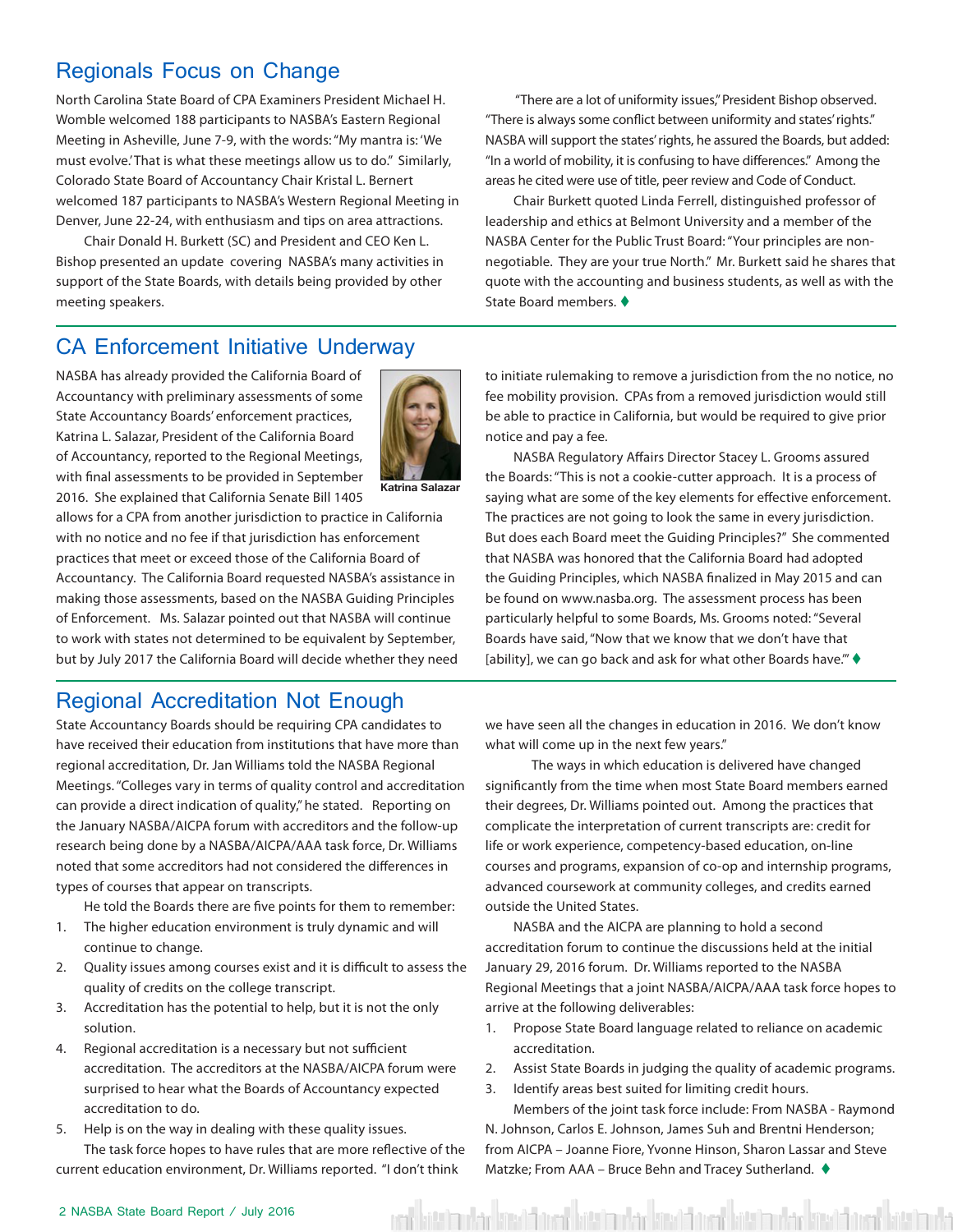# PRESIDENT'S MEMO

## **Organizational Rebooting**

On one day when you were the busiest, you have probably experienced either a dramatic slowdown or complete freeze of your computer. If you have, there is a good chance that the problem was resolved when someone told you: "Reboot. Turn off your machine, count to 10 and then repower the system." It's amazing, how that simple exercise of refreshing turns what was essentially a boat anchor into a complex, sophisticated working tool.

I can almost hear our IT folks laughing as they read this, as they know that their President is pretty much inept when it comes to understanding the intricacies of a computer. However, I have figured out that by occasionally rebooting my computer, iPad and cell phone, and not waiting for a failure to happen to do so, the systems all perform better, faster and more reliably. As a CEO, it has become evident to me that organizations, including NASBA, also need the refreshment of organizational rebooting.

Those of you who attended one of our recent Regional Meetings heard NASBA Chair Donny Burkett and me repeat the phrase: "You are NASBA." NASBA is an organization that is governed by State Board volunteers, whose mission is solely focused on State Boards, whose members are State Boards and is staffed by individuals dedicated to



**Ken L. Bishop President & CEO**

that mission. Rebooting NASBA is less about hardware and infrastructure and more about people and processes. Any successful organization must evolve, learn, anticipate and grow to meet the challenges and opportunities it will face. The individuals (both volunteers and staff ) who govern or manage an organization must be willing to sometimes change their attitudes and overcome resistance to make that happen.

I am writing this "Memo" just after the dedication of our redesigned facilities in Nashville. The "rebooting" of our infrastructure is completed. We are well underway in developing new IT software and systems for all of our core products and services, and we have nearly completed moving our data to an even more secure and reliable cloud service. While these are great accomplishments for NASBA, what I am the proudest of is the evolution of our thinking and doing.

Another heartfelt phrase frequently repeated at NASBA meetings and in our publications is our dedication to being "member focused." As an organization we continually "reboot" by making sure that all we are doing is aligned with the needs of the Boards of Accountancy, our stakeholders. Our visits and communications with the Boards provide us with the practical benefits of direct communication, but they are also an important element in our continuing assessment of how we are doing as your national organization.

This month closes out our fiscal year. We now have high confidence in how the year will end financially, if our goals and expectations were met, and if we attained the deliverables and hit the benchmarks set out in our strategic plan. I am very pleased to report that it has been an excellent year in every measurable aspect — which means it is probably time for yet another "reboot."

As we develop the strategies, goals and budgets for the next fiscal year, we are already assessing our core services, evaluating the expectations of our member Boards and analyzing the state of the organization. In other words, the next "organizational reboot" has already begun!

*Semper ad meliora (Always toward better things).*

Jen L Bohop

*— Ken L. Bishop President & CEO*



**Student panelist Kameia Brown of North Carolina Agricultural & Technical State University.**

feir <mark>imitheis thirtistic</mark>



**NASBA Chair Donald Burkett reports on recent activities at the Regional Meetings.**



**Eastern Regional Meeting attendees enjoy the landscape of Asheville, NC, during the Welcome Reception.**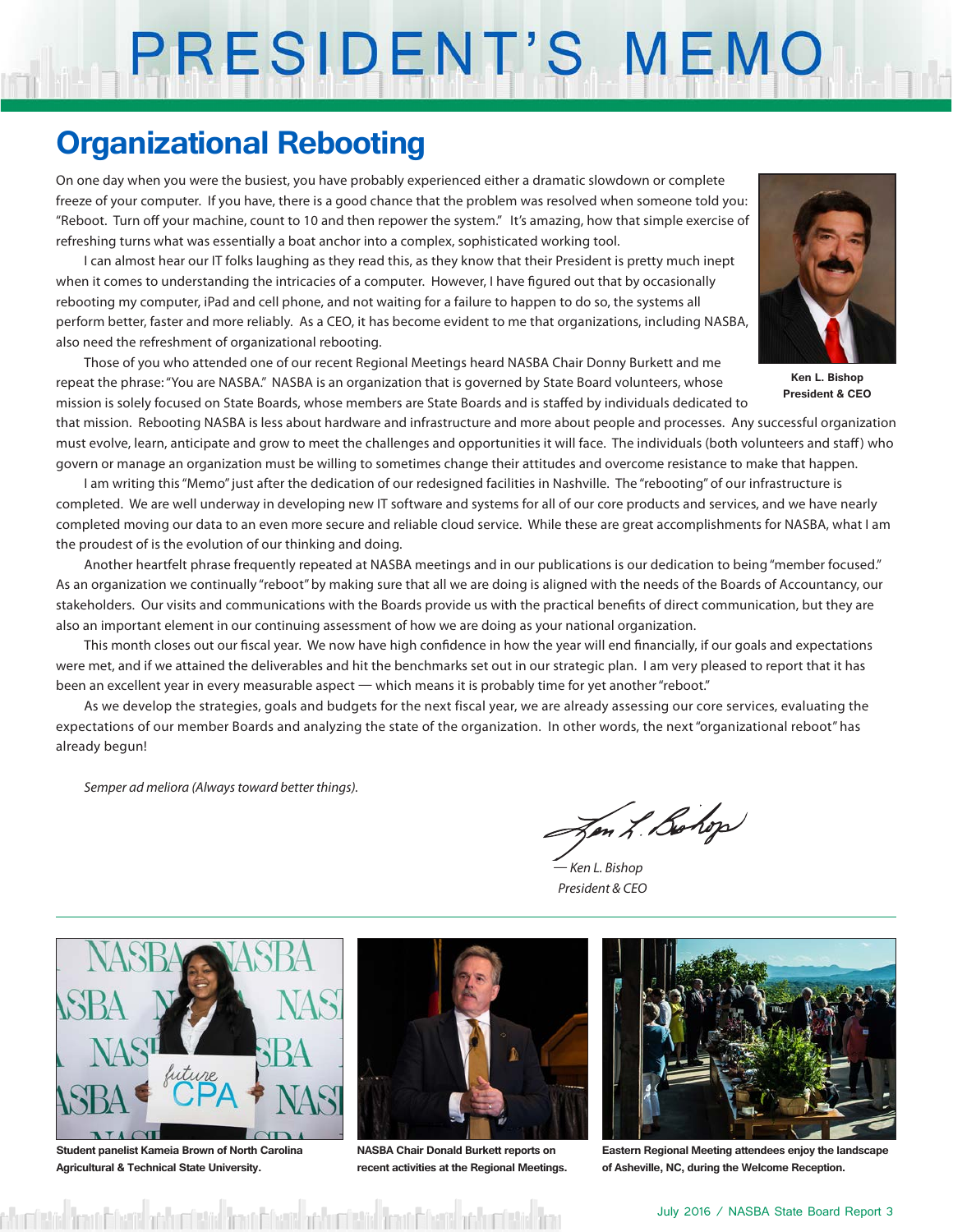#### Students Shine at Regionals

The career possibilities offered by an education in accounting have encouraged some bright, articulate students to focus on the discipline, as was evidenced at NASBA's Regional Meetings. Student panelists at both meetings stressed the importance of inspiring teachers, classroom time and personal contacts in guiding them to their curriculum choices. Participants in the panels were: Eastern – Eric Bajek (Rutgers University – NJ), Kamela Marjarie Brown (North Carolina Agricultural & Technical State University), Adam Gerald Holsing (Florida State University) and Malcolm Avery Mueller (Ohio University); Western – Richard Eric Duron (University of Colorado – Denver), Jaylea Michelle Lillard (East Central University – OK), Erica Clarice McDonald (Creighton University – NE) and Taylor Marie Rock (University of Kentucky).

In response to NASBA Center for the Public Trust President Alfonzo Alexander's question as to what caused these students to focus on accounting, Mr. Mueller replied: "I came into college as a finance major and my accounting professor convinced me to come into accounting. The CPA is the gold standard." He was impressed by the ability to practice in multiple states and the possibility of working on international assignments. Mr. Bajek also said he switched over to accounting: "I wanted to become a detective. I learned that to do that you don't have to be a criminal justice major: Accounting offers a huge amount of added opportunities."

Western panelists were asked by Mr. Alexander to identify their most "exciting accounting class." Ms. Lillard said it was the computer class for accountants, including EXCEL. Ms. McDonald replied that because of her professor, cost accounting was the most exciting for her. Similarly, Ms. Rock said because of her professor the first accounting course was the most exciting. Mr. Duron gave his vote to financial accounting. In response to the same question at the Eastern Regional, Mr. Bajek and Mr. Mueller both thought cost accounting was the best. Ms. Brown said that was her least favorite course and selected intermediate accounting – 2 as the best. Mr. Holsing picked advanced information systems.

Asked about getting the required 150 credits for a CPA, one panelist said she had taken enough Advanced Placement courses so that she had a full year of college credit and would be able to get her master's degree within her four years at college. Another said he was going to have a double major in business intelligence and will have accumulated 150 hours with both. However, a third said he would take his last few courses in a community college studying photography, introduction to logic and, perhaps, guitar. He



**From left to right: Ken Bishop, Eric Bajek, Kameia Brown, Adam Holsing, Malcolm Mueller and Donald Burkett at Eastern.** 



**From left to right: Alfonzo Alexander, Donald Burkett, Richard Duron, Erica McDonald, Jaylea Lillard, Taylor Rock and Ken Bishop at Western.** 

explained that he was going to exercise his "creative side."

Overall, the panelists gave high marks to their teachers. Ms. Brown commented: "My professors made students feel like family, sending you e-mails of things you might be interested in and inviting you to their homes for dinner. All my accounting professors are licensed CPAs."

Mr. Alexander asked the students how family members had reacted to their career choice. "Both my parents were English majors," Mr. Mueller answered, "and they didn't want me to go into the liberal arts. They were happy I wanted to go into accounting."

The students had all attended the NASBA Center for the Public Trust's Student Leadership Conference, held June 21-23 in Denver. It brought together 69 students, coming from 25 schools that have Student Center for the Public Trust Chapters and 11 schools that are looking to start chapters in the coming year.  $\blacklozenge$ 

#### UAA and Model Rules Ever Green

A change to the Uniform Accountancy Act's Section 6, which would enable more qualified non-U.S. professionals to come under the regulation of the State Boards of Accountancy, is currently open for comment until September 1, 2016 (see https://media.nasba. org/files/2016/06/UAA-Exposure-Draft\_060116.pdf ), NASBA UAA Committee Chair J. Coalter Baker (TX) reminded the Regional Meeting attendees. The first NASBA/AICPA mutual recognition agreement, covering the Canadian chartered accountants, was signed in 1991 and since that time only six others have been completed, Mr. Baker pointed out. The proposed change to the UAA would delete the requirement that the other country must offer a license to U.S. CPAs if their country's designation is to be recognized in the U.S. With the proposed change, "We could more readily recognize qualified people who are here."

The exposure draft also covers changes to Model Rules Article 5 that relate to the revised Uniform CPA Examination which will be launched in April 2017.

Mr. Baker also reported that, in July 2016, the NASBA and AICPA Boards of Directors are expected to vote on final languag amending the UAA and Model Rules to recognize the CPA-Retired status. Changes suggested during the comment period were considered by the AICPA/NASBA UAA Committee as they drafted their final recommendation to the AICPA and NASBA Boards.

Changes to the Model Rules covering peer review and continuing professional education are expected to be exposed for comment before the end of the year, Mr. Baker stated.  $\blacklozenge$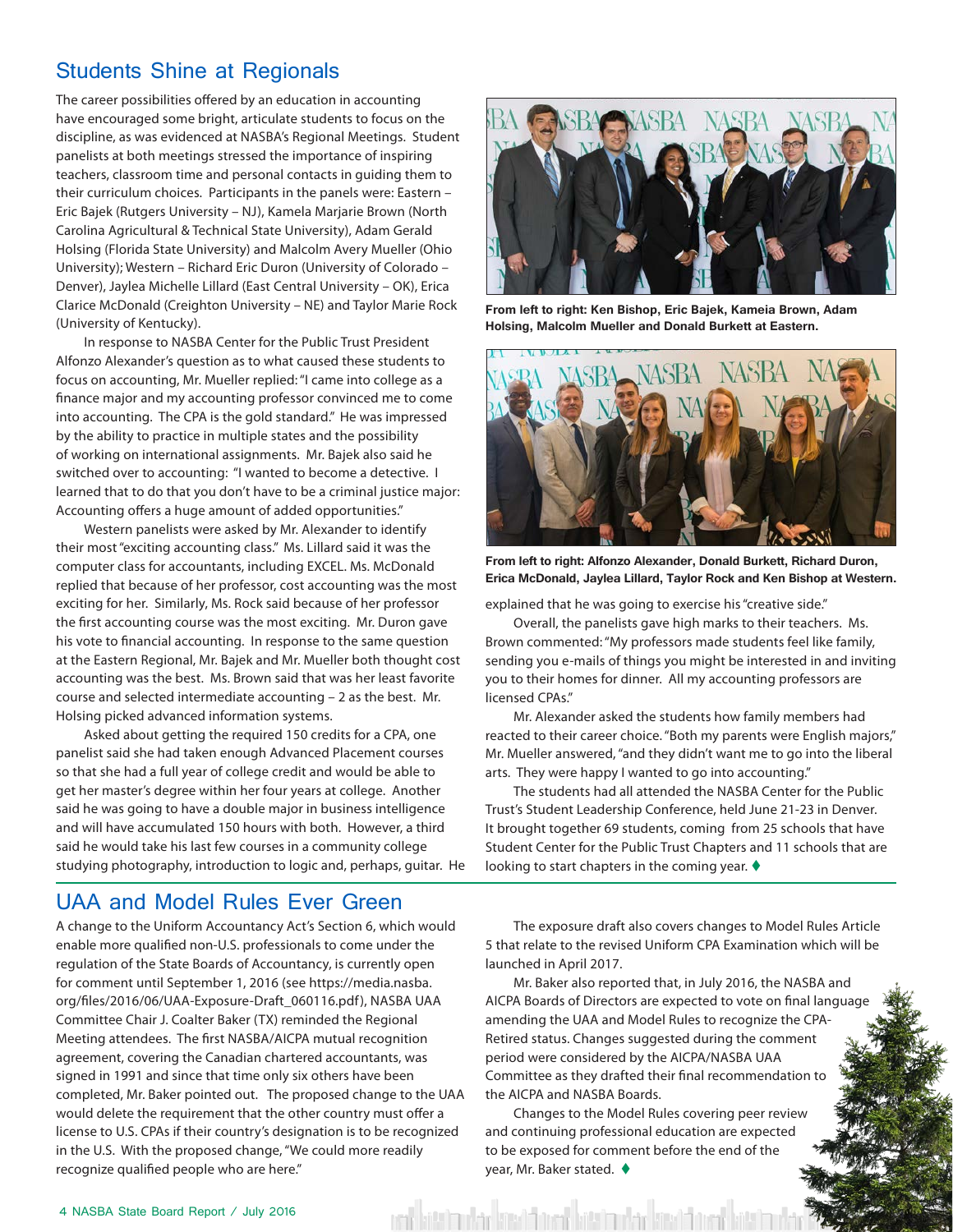#### Weighing the Dental Board Fallout

In response to the Supreme Court's decision in the *North Carolina Dental Board* case (see *sbr* 3/15), NASBA is engaged in a three-prong approach to support State Boards of Accountancy, said NASBA Director of Legislative and Governmental Affairs John Johnson. This effort consists of: (1) Education, awareness, and training – including a webpage dedicated to the NC Dental Board case that features webinars, white papers and other materials, as well as conducting meetings with individual Boards; (2) State legislative support that identifies, tracks and works with Boards when related legislation is filed; and (3) Support of a federal solution through participation in the Professional Licensing Coalition.

Accountancy Boards should not assume that they have the statutory authority to issue "cease and desist" letters or orders, Nathan Standley, Esq., advised at the Regional Meetings. However, there may be public protection and regulatory efficiency reasons for sending letters to non-licensees during or following a Board's investigation. In the *North Carolina Dental Board* case, the U.S. Supreme Court ruled against the Board's practice of sending out letters which appeared to be orders to non-licensees offering teeth whitening services. Instead, Mr. Standley advised each Board to check with their legal counsel as there are many considerations that are specific to each jurisdiction. He also advised that Board members undergo training to stay current in antitrust law as it affects State Boards of Accountancy. NASBA has created a 42-minute webinar for State Boards for that purpose.

24 court cases, Brenner Allen, Esq., reported. Ms. Allen outlined how the Eleventh Amendment intersects with antitrust law and described the significance to State Boards of: *Petri v. Virginia Board of Medicine*  (4th Cir. May 16, 2016), *Robb v. CT Board of Veterinary Medicine* (D. Conn. Jan. 20, 2016), *Teladoc, Inc. v. TX Medical Board* (W.D. Tex. Dec. 14, 2016), *Rodgers v. Louisiana State Board of Nursing* (M.D. La. Dec. 18, 2015) and *Eastern Railroad Presidents Conference v. Noerr Motor Freights, Inc.* (365 U.S. 127, 137 – 1961). Ms. Allen told the Western Regional that additional cases had just come in the previous week; however, she noted no case based on the NC Dental Board decision has been brought against a Board of Accountancy yet.

NASBA is one of the eight groups supporting the Professional Licensing Coalition (PLC). The others are: the Association of State and Provincial Psychology Boards, Council of Landscape Architectural Registration Boards, Federation of State Medical Boards, Federation of State Boards of Physical Therapy, National Board for Certification in Occupational Therapy, National Council of Architectural Registration Boards, and Federation of Associations of Regulatory Boards, Mr. Johnson reported. The PLC has been educating members and staff of the House/Senate Judiciary Committees on a surgical approach to amend the Local Government Antitrust Act. This would remove the threat of treble damages, and in most cases attorney fees, for professional licensing boards and board members.

For additional information about NASBA's efforts in this area, see www.nasba.org.

#### NASBA staff and legal counsel have been tracking approximately

#### Time to Enforce Current Laws

State Boards of Accountancy were urged at NASBA's June Regional Meetings to enforce their current laws that prevent consumer confusion created by professional titles. NASBA President Ken L. Bishop recommended the Boards take three steps:

- 1. Recognize your law is a good law. The Uniform Accountancy Act prohibits the use of confusing titles. NASBA has done a detailed analysis of every state law and has reached out to Boards' attorneys to understand how they are interpreting this law. NASBA does not want to weaken this core protection for the public or the profession.
- 2. Enforce the law.
- 3. Just say, "No." Don't say it is okay to use confusing language in your state.

Recognizing that some states may be eager to change the law on titles to allow management designations, President Bishop reported to the Boards that NASBA and AICPA staff are developing model language that could be placed in state law and not potentially harm the public. This would be language for the Boards' consideration after going through the Uniform Accountancy Act Committee's vetting process.

"We are not putting stakes in the ground with historic positions. The language in the UAA has served us very well if you look back at the use of the word 'accountant' in conjunction with other words," President Bishop remarked. "However, some states may want to change the language and we want to do it correctly, to develop

d Brand Charles adduct table Brand Charles adduct table Charles Charles adduct table Bra

language in a safe harbor. We are running it up the flag pole."

President Bishop told the meetings that NASBA is also ready to work with the AICPA on changes needed for the Peer Review Program.  $\blacklozenge$ 

#### Open House



**NASBA opened its doors to guests on June 29 to inaugurate the 7th floor meeting room named in honor of Lorraine P. Sachs. Gene Brosky (left), Ken Bishop, Ms. Sachs and David Costello toured the new facilities and enjoyed the special dedication ceremony.**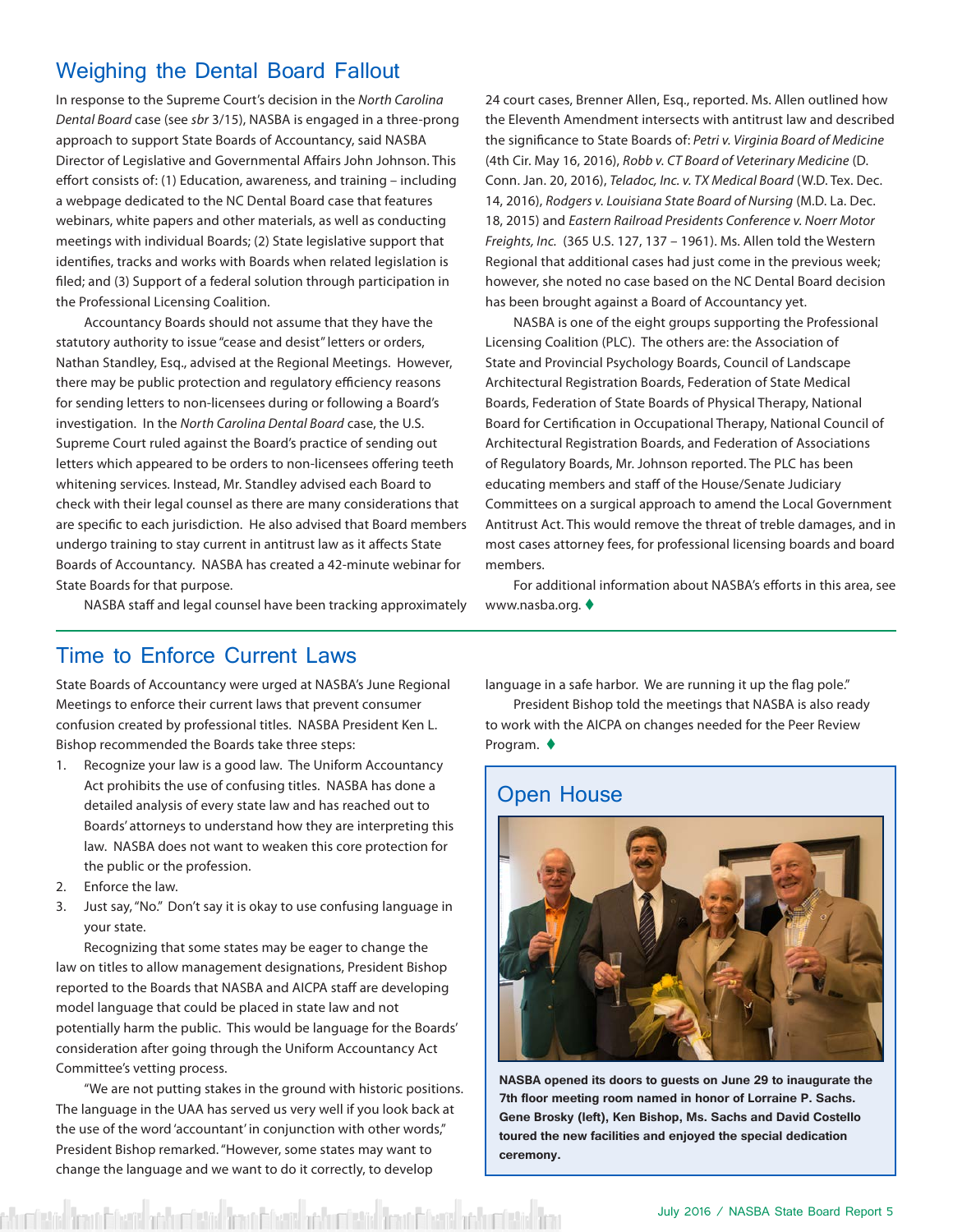#### Big Data on the Horizon



Although manual flowchart templates, comptometers and Osborne Computers are no longer part of CPA practice, the profession is continuing to adopt other tools, NASBA Regulatory Response Committee Chair W. Michael Fritz (OH) pointed out. "We haven't changed

**Michael Fritz** how we actually do the audit for at least 50 years and we need to change. Our clients are using real-time data and we have to do real-time audits. The top 100 firms are using real-time data, and we, as regulators, have to know how to use real-time data as well," Mr. Fritz told the Boards at the Regional Meetings.

Through the use of data analytics, data can be selected for visualization that reveals where there are outliers and where there are risks. The current audit standards were written when the CPA would rarely do a 100 percent sample. However, Mr. Fritz observed, "Even if I look at 100 percent of the data, audit quality will still come down to the quality of the analyses and the judgments of the auditors. I still have to build a tool that does not have client bias in it. I have to document my understanding and make sure I am doing it appropriately." The AICPA is working with Rutgers Business School on a project to integrate data analytics into the audit process, the Rutgers AICPA Data Analytics Research (RADAR) initiative. He noted the minutes of RADAR's monthly meetings are being posted on http:// raw.rutgers.edu/radar.html.

State Boards can use data analytics via the NASBA CPE Tracker tool, which permits a 100 percent audit of the state's licensees, Mr. Fritz said. Also using the Accountancy Licensee Database and the NASBA Legislative Tracking System can enable consideration of larger amounts of data.

"Consider using information found on the Department of Labor and Federal Data Clearing House databases to search for firms that may not be properly licensed in your state to perform specialized audits," he suggested.

"Firms, regulators and auditing standard setters acknowledge the challenge data analytics presents to how they can work together to enhance audit quality. State Boards need to be a part of the process," he said.  $\blacklozenge$ 

#### On the Legal Radar

Noel Allen, NASBA outside legal counsel, advised the State Boards that current legal cases related to regulatory authority have made it an "interesting time" for this area of the law. He observed, "There is a titanic battle going on between different parts of the Constitution." Leaving the *North Carolina Dental Board*  case for more in-depth discussion at the Regional



**Noel Allen**

Meetings' breakout sessions, he brought the following cases to the Boards' attention as noteworthy:

- *• Cane v. Nevada State Board of Accountancy* (D.C. Nev. Feb. 12, 2016) – The Federal district court lacked jurisdiction over the Nevada Board, which had Eleventh Amendment sovereign immunity.
- *• N.C. Acupuncture Licensing Board v. N.C. Board of Physical Therapy Examiners et al.* (N.C. Super. Ct. 2016) – Court concluded that it is not appropriate to stop physical therapists from "dry needling." Additional suit pending in Federal Court challenging Acupuncture Board's actions under Federal antitrust law.
- *• Gustafson v. Board of Accountancy* (Review denied 358 Ore. 374 - 2015) – Board's reliance on past disciplinary actions when imposing suspension period was not unfair.
- *• United States v. Melvin* (N.D. Ga. Nov. 10, 2015) CPA's violation of a Board of Accountancy code of conduct regarding confidentiality was grounds for conviction for aiding and abetting a scheme to use insider information.
- *• Osborne v. Tenn. State Bd. of Accountancy* (Tenn. Ct. App. Mar. 10, 2015) – CPA revocation not given judicial review because appeal was not filed within 60-day window.
- *• AICPA v. IRS* (D.C. Cir. 2015) Case is currently under remand to the D.C. district court.  $\triangleleft$



**J. Randel Hill speaks at the Eastern Regional Meeting.** 

#### Facing Title Confusion

The phrase "preventing consumer confusion" summarizes what the U.S. Supreme Court has said about commercial speech, Texas State Board of Public Accountancy Legal Counsel J. Randel Hill explained at the Regional Meetings.

In 2006 the Texas Board commissioned an independent consultant to determine the public's perception of the use of the terms "accountant" and "accounting services." The survey found 65 percent of those interviewed believed persons referring to themselves as "accountants" or "accounting firms" in advertising were licensed by the State. In the financial services sector, the survey found 76 percent believed a person or firms that advertise auditing services to the public are required to be licensed by the State. The Texas Board opens 300-400 such cases per year; about 85 percent are closed immediately because the individuals did not realize they were not allowed to use those terms; 14 percent sign a consent agreement and only 1 percent go to an injunction.  $\blacklozenge$ 

kött han den kött dem den bött han den kött bestanden kött den den den den besta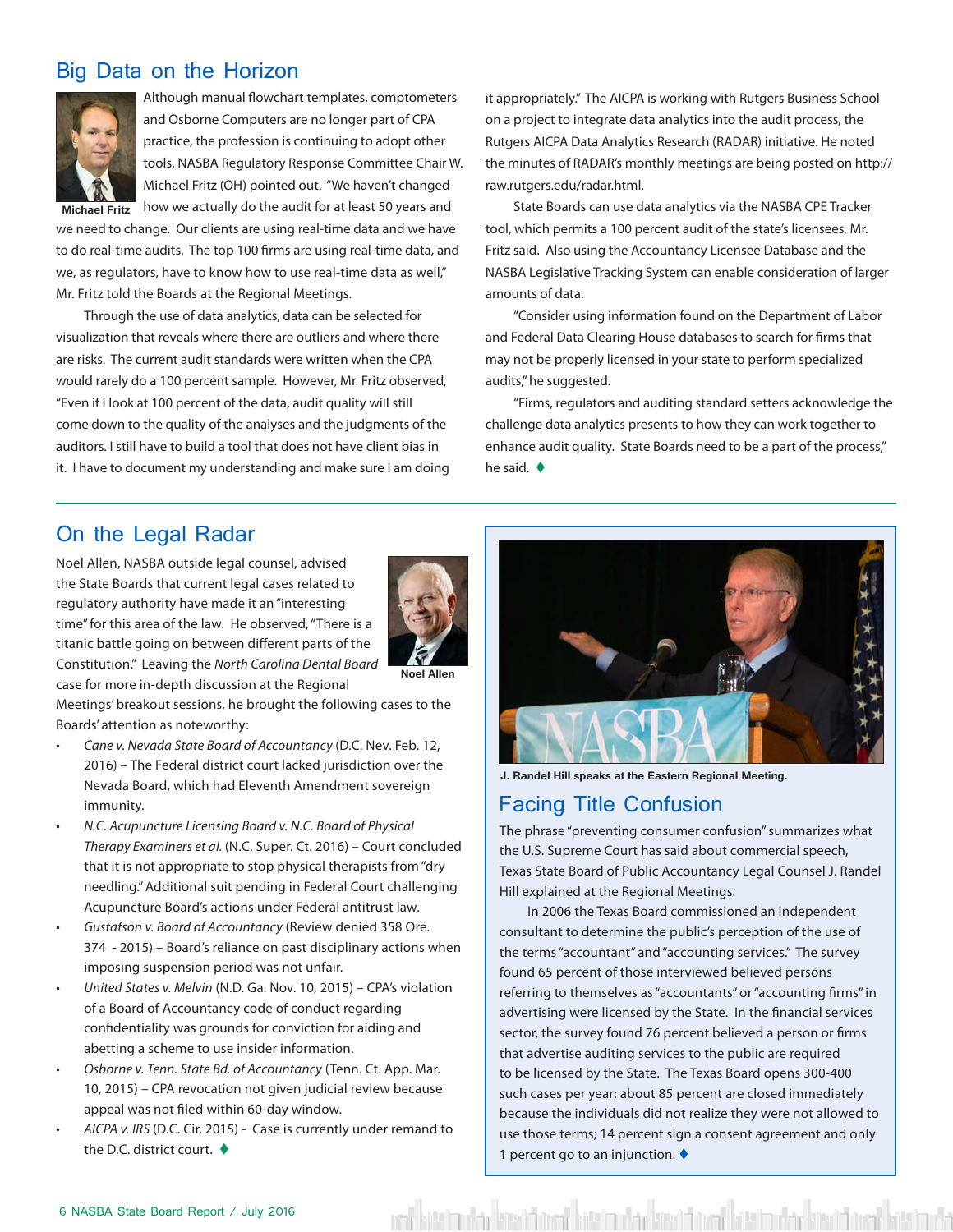### A Glimpse of the Eastern and Western Regional Meetings



**New Board Member Orientation welcomes first time attendees to NASBA at the Eastern Regional Meeting.** 



**Attendees listen during a breakout session on potential peer review changes.**



**Western Regional attendees listen to student panelists on their future in accounting.** 



**BOE Chair Michael Daggett (left) greets Board members during registration at the Western Regional Meeting.** 



**Professor Jan Williams dicusses the importance of accreditation at the Regional Meetings.**



**John Johnson (left) and Nathan Standley (middle) spoke about anti-trust concerns for Acountancy Boards at the Regional Meetings.**